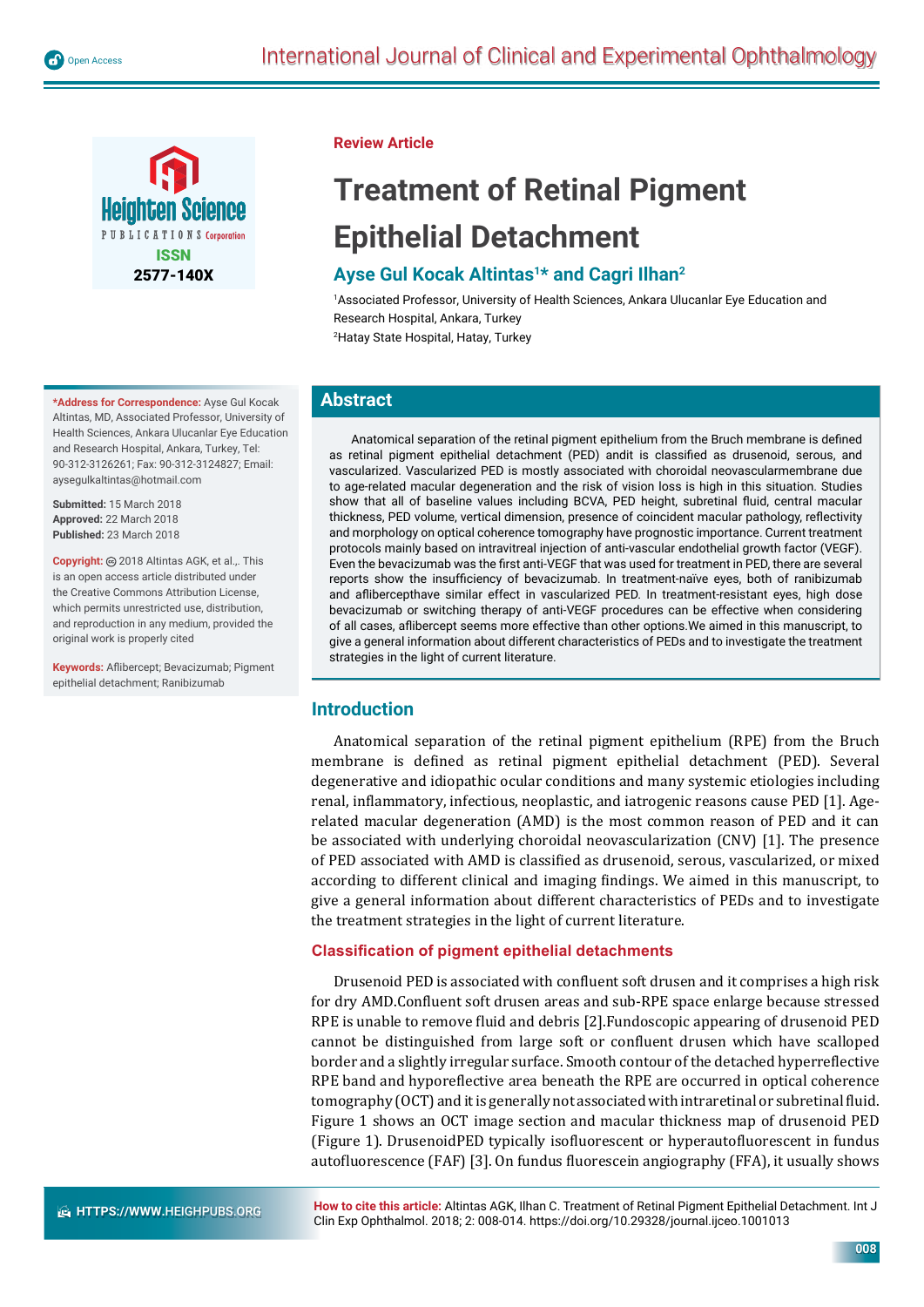

**Figure 1:** Macular thickness map of drusenoid pigment epithelial detachment.

faint hyperfluorescence correspond to the window defect and focal hypofluorescence correspond to the blockage effect. With indocyanine green angiography (ICGA), drusenoid PED appears as a homogeneous hypoflueorescent lesion [4].

According to Casswell et al., study, anatomical and visual outcomes of drusenoid PEDs are better than other types of PEDs [5]. The chance of spontaneous resolution of drusenoid PED with a legacy of RPE atrophy is high [6].

Serous PED is caused by fluid collection between RPE and Bruch membrane and it occurs as sharply demarcated elevations of the RPE. The reasons of fluid collection are increased choriocapillaris leakage and decreased RPE pump function. AMD and central serous chorioretinopathy are two of the most common diseases associated with serous PED [7,8]. The classical fundus finding of serous PED is distinct circular ovoid elevation. The typical well-demarcated, dome-shaped elevation that is characteristic finding of serous PED are best seen in OCT. In FAF, serous PED is seen hyperautofluorescence in hypoautofluorescence border [9]. It is determined with early hyperfluorescence and progressive well-demarcated pooling in the area of PED, by FFA. Serous PED is seen hypofluorescent in ICGA. The possibility of spontaneous resolution with pigment epithelial atrophy is higher in serous PED developed secondary to central serous chorioretinopathy than AMD.

Vascularized PED is mostly associated with type 1 or occult CNV but any other subfoveal pathologies can be associated with it. In clinical examination, vascularized PED is appeared as irregular solid elevation of the RPE with or without intraretinal exudates. In OCT evaluation, solid, fluidly and hyperreflective material along the back surface of RPE, is found [10]. Figure 2 shows intraretinal and subretinalhyporeflective spaces in OCT section in case of vascularized PED (Figure 2). FAF signals are increased in vascularized PED due to its hyperrefletive solid components [9]. According to FFA, there are two types of occult CNV including fibrovascular PED and vascularized PED which characterized with late-phase leakage [11,12]. In ICGA, it is shown late hyperfluorescence with the presence of occult CNV [12]. According to ICGA, hyperfluorescent area is descripted in two forms such as a hot spot which is smaller than 1 disc diameter and plaque which is larger than 1 disc diameter.

Vascularized PEDs have increased risk of developing to disciform scarin natural course [13]. RPE tear is occurred about 10% this rate can be accelerated after antivascular endothelial growth factor (VEGF) therapy [5,14].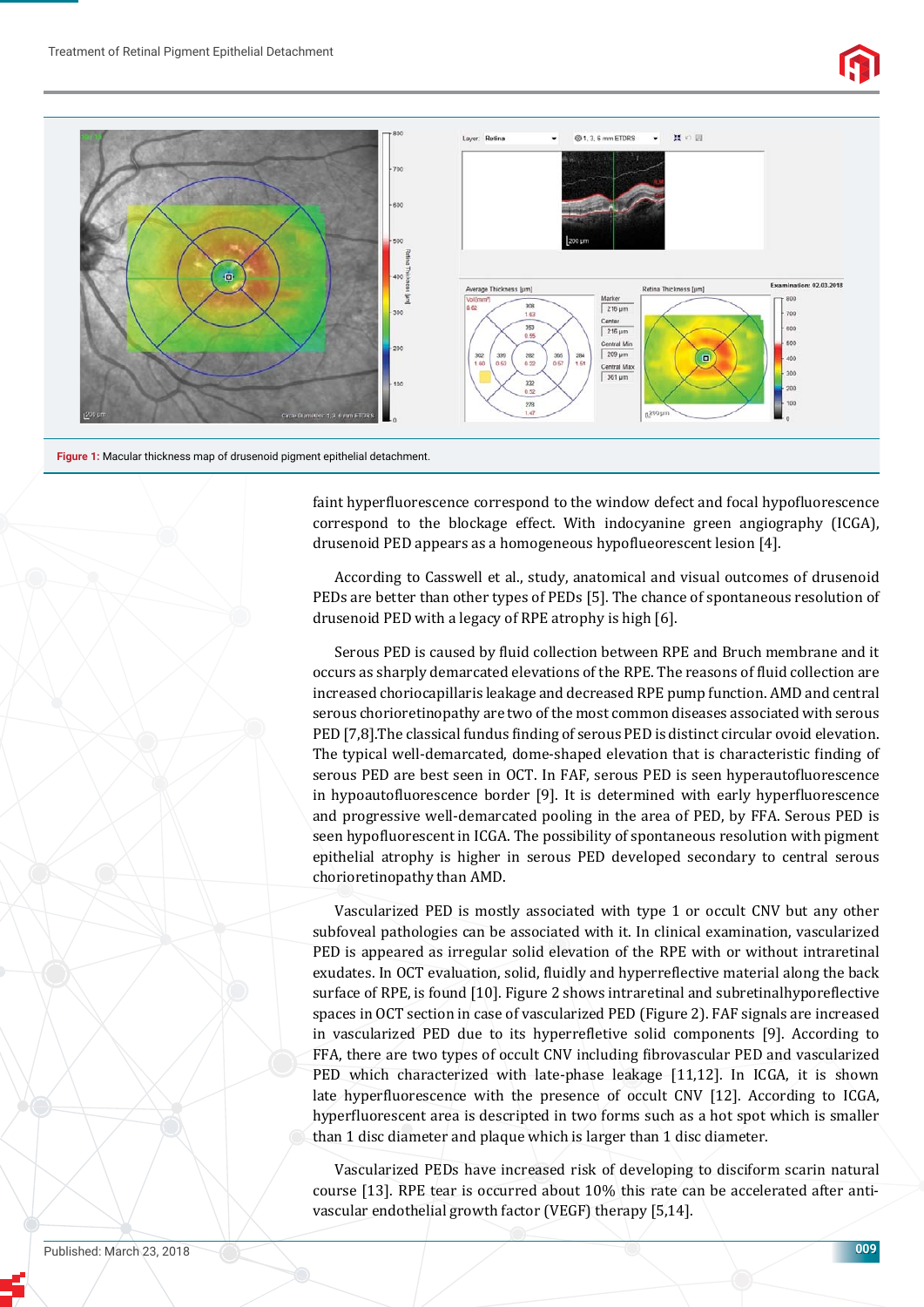

**Figure 2:** Optical coherence tomography section in vascularized pigment epithelial detachment.

The natural course of vascularized PED is progressive visual loss which can be occurred suddenly due to hemorrhage or RPE tear. The risk of vision loss is high in vascularized PED [1]. Generally, FFA is inadequate to differentiate of serous and vascularized PED because both of them have the characteristics of early hyperfluorescence and late staining. ICGA is a benefit method in differential diagnose. Early hyperfluorescence and very slow staining are occurred in serous PED while rapidly hyperfluorescence and evident staining are occurred in vascularized PED [15]. After the correct differential diagnosis, treatment is necessary due to possible poor prognosis of vascularized PED.

Treatment is not necessary for some cases in these situations including absence of symptoms and good visual acuity. This strategy is rational when considering the potential complications of treatment methods that can be very devastating such as macular scar due to retinal photocoagulation, or endophthalmitis due to intravitreal injection etc. Baba et al., reported that avascular PEDs had a better visual acuity and intravitreal anti-VEGF is not quietly useful in these cases [16]. Because, fluid accumulation between RPE and choriocapillaris caused by hydrophobic barrier of Bruch's membrane, not CNV and anti-VEGF treatment is controversial.The anatomical and functional prognosis of these cases are better than others with neovascularization [16].

#### **Current treatment of vascularized pigment epithelial detachment**

Vascularized PED is a common complication of neovascular AMD. In past, total ablation with laser photocoagulation was used to performed for treatment of vascularized PED but even it prevents progression of membrane functional outcomes of this treatment were not satisfactory due to laser scars [17]. The applicability of photodynamic treatment or other modalities are decreased day by day in intravitreal pharmacotherapy era. Current treatment protocols include intravitreal injection of anti-VEGF for the treatment of PED.

The efficacy of anti-VEGF injection was first described in bevacizumab. Yüksel et al., reported that intravitreal bevacizumab therapy preserved vision after 1-year followup and decreased PED height [18]. On the other hand, according to Ach et al., study, bevacizumab treatment cannot significantly decrease in PED height in vascularized PED over a period of 9 months [19]. Lee et al., investigated that the effects of high dose intravitreal bevacizumab (5mg) on treatment of persisted PED in neovascular AMD [20]. They found that after the repeating (mean 3.39 times) high dose intravitreal bevacizumab injection, best corrected visual acuities (BCVA) are increased, central foveal thickness and PED height were statistically significantly decreased and they did not observe any serious adverse effects. They stated that increasing the dose of bevacizumab may be a possible treatment option in case of treatment-resistant PED [20].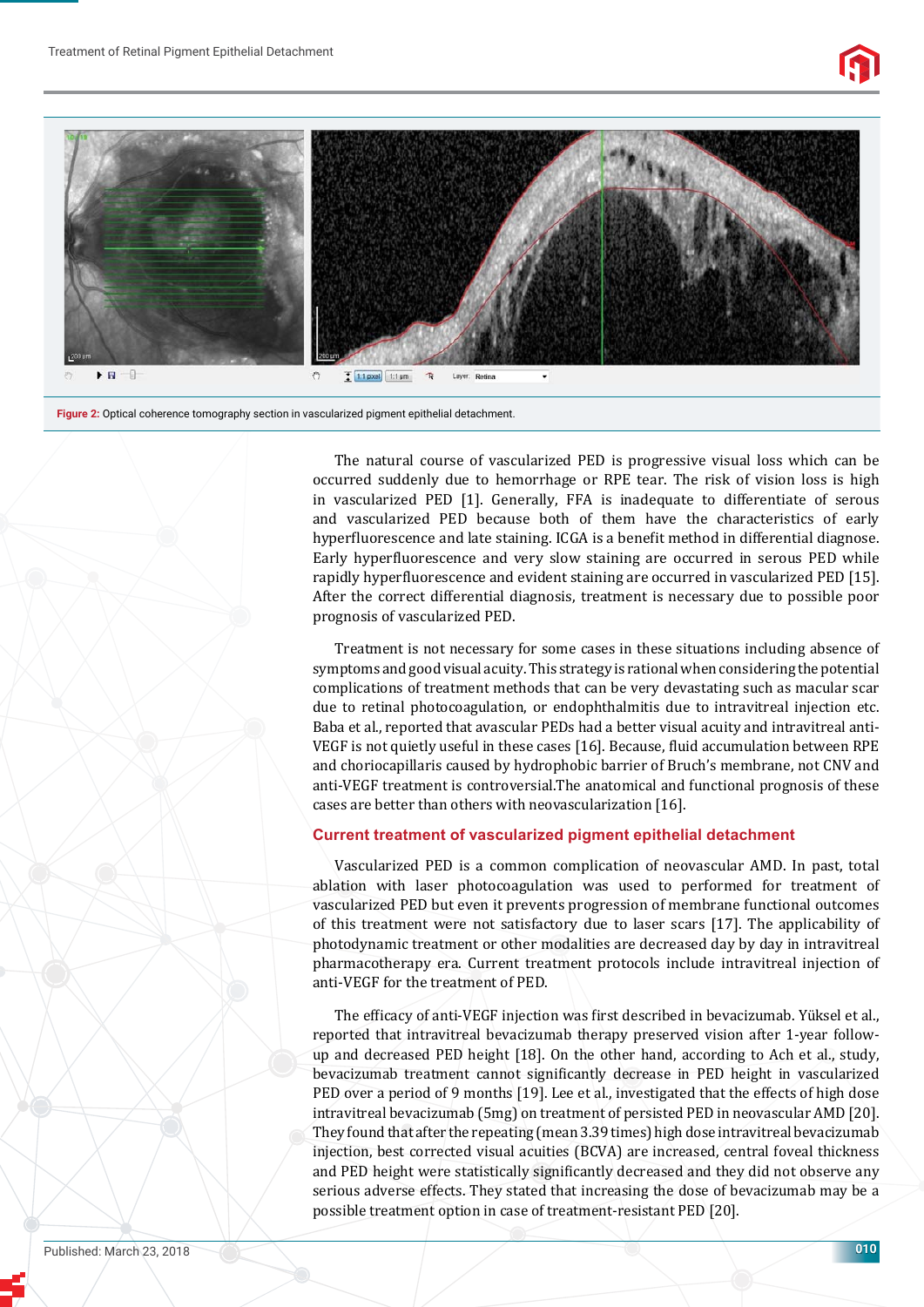

In treatment-naïve eyes pro-re-nata protocol of ranibizumab therapy is found to be beneficial. Chevreaud et al., reported mean central macular thickness decreased from 572.1 μm to 396.6 μm, while the mean height of PED decreased from 458.2 μm to 306.8 μm and mean BCVA increased from 0.46 to 0.39 logMAR12 months after the treatment [21]. According to their study vascularized PED in neovascular AMD responded well to ranibizumabin terms of functional and anatomical outcomes.

Aflibercept is a VEGF-trap molecule that have more powerful binding affinity than anti-VEGFagents. According to VIEW1 and VIEW 2 studies, after the 3-monthly loading regimen,aflibercept can be injected less frequently than other anti-VEGF agents in neovascular AMD [22]. On the other hand, there are several studies that compare the effects of ranibizumab and aflibercet in vascularized PED and nearly all of them showed that both them are effective in treatment-naïve eyes. Vaze et al., reported that both of these anti-VEGF therapies provide significant functional and anatomical improvements in treatment-naïve eyes ofneovascular AMD with vascularized PED [23]. They also observed in 6-months follow-up, the mean number of injections and visits were similar in 2 drug groups[23]. On the contrary, Balaskas et al., found aflibercept is more effective than ranibizumab according to anatomic and functional results of  $3<sup>rd</sup>$ and  $12<sup>th</sup>$  months [24].

Switching treatment from ranibizumab to aflibercept seems a good choice in unresponsive PEDs. In treatment-resistant AMD, switching to aflibercept improved both visual and anatomical outcomes. Kumar et al., found a significant reduction in central retinal thickness in eyes with neovascular AMD, 97% of them had PED, 3-months after switching toaflibercept [25]. Additionally, Chan et al., reported significant functional and anatomic improvements 6-months after switching to aflibercept, in their series of 189 eyes with AMD. They stated that the response of switching was better in eyes with PED than the eyes without PED [26].

De Massougnes et al., found that the visual improvement is associated with the baseline characteristics including lower BCVA, presence ofsubfoveal fluid, and female gender. PED height decrement is positively associated with higher baseline PED height, the higher the baseline PED height the more reduction was observed [27]. According to Balascas et al., study, all of baseline values including BCVA, subretinal fluid, central macular thickness, PED volume, PED's vertical dimension have prognostic importance [24]. In contrary, there are many studies argued that baseline characteristics of PED have not any influence on the functional outcomes [23].

According to recent studies the reflectivity of PED on OCT was found as one of the most important prognostic factors that indicate the response of anti-VEGF therapy in which hyporeflective PEDs are more treatable than hyperreflective PEDs [1,10,28-30]. The hyporeflective PED's response to anti-VEGF therapy is more satisfactory in terms of reduction of subretinal fluid volume, RPE volume, and BCVA. It is also found that hyperreflective elevations are more associated with occult CNV [1].

Lam et al., separated PEDsinto 2 groups according to their morphology by OCT as eyeswith wrinkled vascularized PED and without wrinkled vascularized PED. They stated that wrinkled vascularized PED is associated with better BCVA and it needs less prevalent intravitreal injection [15]. According to their hypothesis,wrinkled surfaced PED may occur due to contracture of the material within PED when height of PED is already diminished and that cause better response to anti-VEGFtreatment [15]. Possibly RPE tears are also less common in these eyes.

The response of aflibercept treatment is also determined by presence of coincident macular diseases such as CNV and its subtypes.Choroidal vessel proliferation locates beneath the RPE causes type 1 CNV while type 3 CNV also known as retinal angiomatous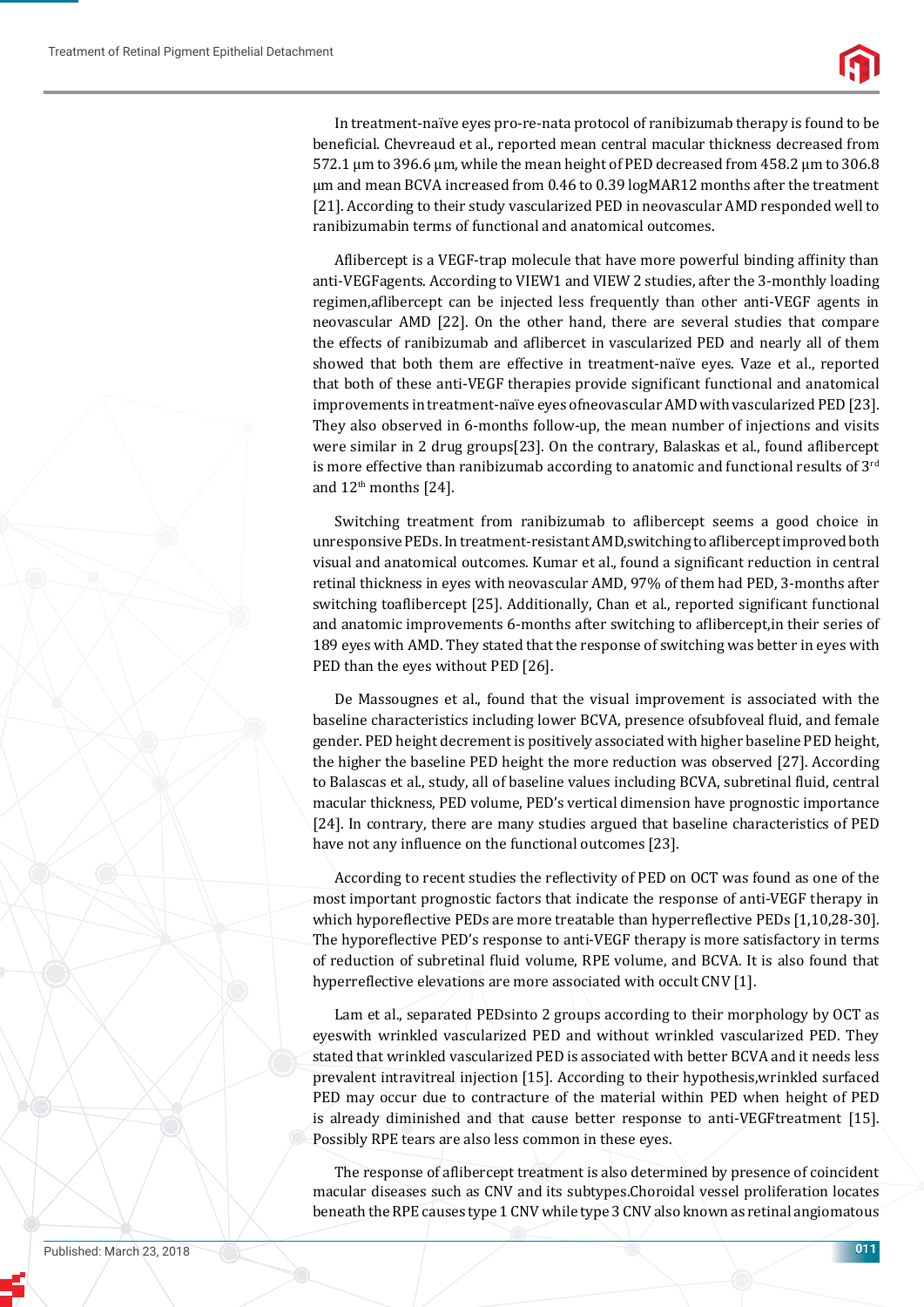proliferation originates from deep retinal capillary vessels. The baseline anatomical and clinical characteristics and also functional outcomes in follow-up period are differed in vascularized PED with type 1 than type 3 CNV. Chen et al., reported PED with type 3 CNV is better response to aflibercept than PED with type 1 CNV and it needs less frequent aflibercept injection [31].

Kim et al., reported the development of several adverse eventsafter the aflibercept treatment in eyes with refractory to previous continuous anti-VEGF injection including, epiretinal membrane, vitreous and subretinal hemorrhage. These complications were mainly occurredin eyes with PED associated subretinal fluid [32]. According to Traumer et al., study in the series of 132 case with neovascular AMD, most of the eyes has submacularhemorrhagewere associated with PED [33]. The presence of PED seems to an important predisposing factor for occurrence of submacular hemorrhage.

Vaze et al., reported the occurrence of RPE tear in bothranibizumab and aflibercept treatment groups [23]. Actually, RPE tears can occur in natural course of vascularized PED associated with neovascular AMD in range of 10-12%. All types of anti-VEGF injections increase the risk of RPE tear in around 12-25 % [34]. PED size and height are also important risk factors for RPE [35]. Doguizi et al., determined 580 μm as a cutoff value for RPE tear after anti-VEGF injection [34]. Rapid contraction of the proliferated membranes under the RPE is a probably mechanism and these tears commonly occur in post-injection  $1<sup>st</sup>$  or  $2<sup>nd</sup>$  months [34].

In conclusion, intravitreal aflibercept treatment is seemed as the most effective treatment option in neovascular AMD with vascularized PED. Nevertheless, difference of ranibizumab and aflibercet is very little in treatment-naïve eyes. In treatmentresistant eyes, even high dose bevacizumab injection was applied but switching is seemed as more current protocol. The prognostic importance of baseline characteristics is controversy but reflectivity and morphology of lesion by OCT or present coincidences effects on functional and anatomical outcomes.

### **References**

- 1. Mrejen S, Sarraf D, Mukkamala SK, Freund KB. Multimodal imaging of pigment epithelial detachment: a guide to evaluation. Retina. 2013; 33: 1735-1762. **Ref.:** https://goo.gl/3PMfj4
- 2. Sarks JP, Sarks SH, Killingsworth MC. Evolution of soft drusen in age-related macular degeneration. Eye (Lond). 1994; 8: 269-283. **Ref.:** https://goo.gl/KyUxNF
- 3. Schmitz-Valckenberg S, Fleckenstein M, Scholl HP, Holz FG. Fundus autofluorescence and progression of age-related macular degeneration. Surv Ophthalmol. 2009; 54: 96-117. **Ref.:** https://goo.gl/KXVte5
- 4. Arnold JJ, Quaranta M, Soubrane G, Sarks SH, Coscas G. Indocyanine green angiography of drusen. Am J Ophthalmol. 1997; 124: 344-356. **Ref.:** https://goo.gl/HUxH5g
- 5. Casswell AG, Kohen D, Bird AC. Retinal pigment epithelial detachments in the elderly: classification and outcome. Br J Ophthalmol. 1985; 69: 397-403. **Ref.:** https://goo.gl/KhUZFh
- 6. Hartnett ME, Weiter JJ, Garsd A, Jalkh AE. Classification of retinal pigment epithelial detachments associated with drusen. Graefes Arch Clin Exp Ophthalmol. 1992; 230: 11-19. **Ref.:** https://goo.gl/Wtr1o6
- 7. Lommatzsch A, Heimes B, Gutfleisch M, Spital G, Zeimer M, et al.,. Serous pigment epithelial detachment in age-related macular degeneration: comparison of different treatments. Eye (Lond). 2009; 23: 2163-2168. **Ref.:** https://goo.gl/26chZh
- 8. Laatikainen L, Hoffren M. Long-term follow-up study of non- senile detachment of the retinal pigment epithelium. Eur J Ophthalmol. 1991; 1: 79-84. **Ref.:** https://goo.gl/SkBViT
- 9. Karadimas P, Bouzas EA. Fundus auto fluorescence imaging in serous and drusenoid pigment epithelial detachments associated with age-related macular degeneration. Am J Ophthalmol. 2005; 140: 1163-1165. **Ref.:** https://goo.gl/8FpL2E
- 10. Spaide RF. Enhanced depth imaging optical coherence tomography of retinal pigment epithelial detachment in age-related macular degeneration. Am J Ophthalmol. 2009; 147: 644-652. **Ref.:** https://goo.gl/D28pK5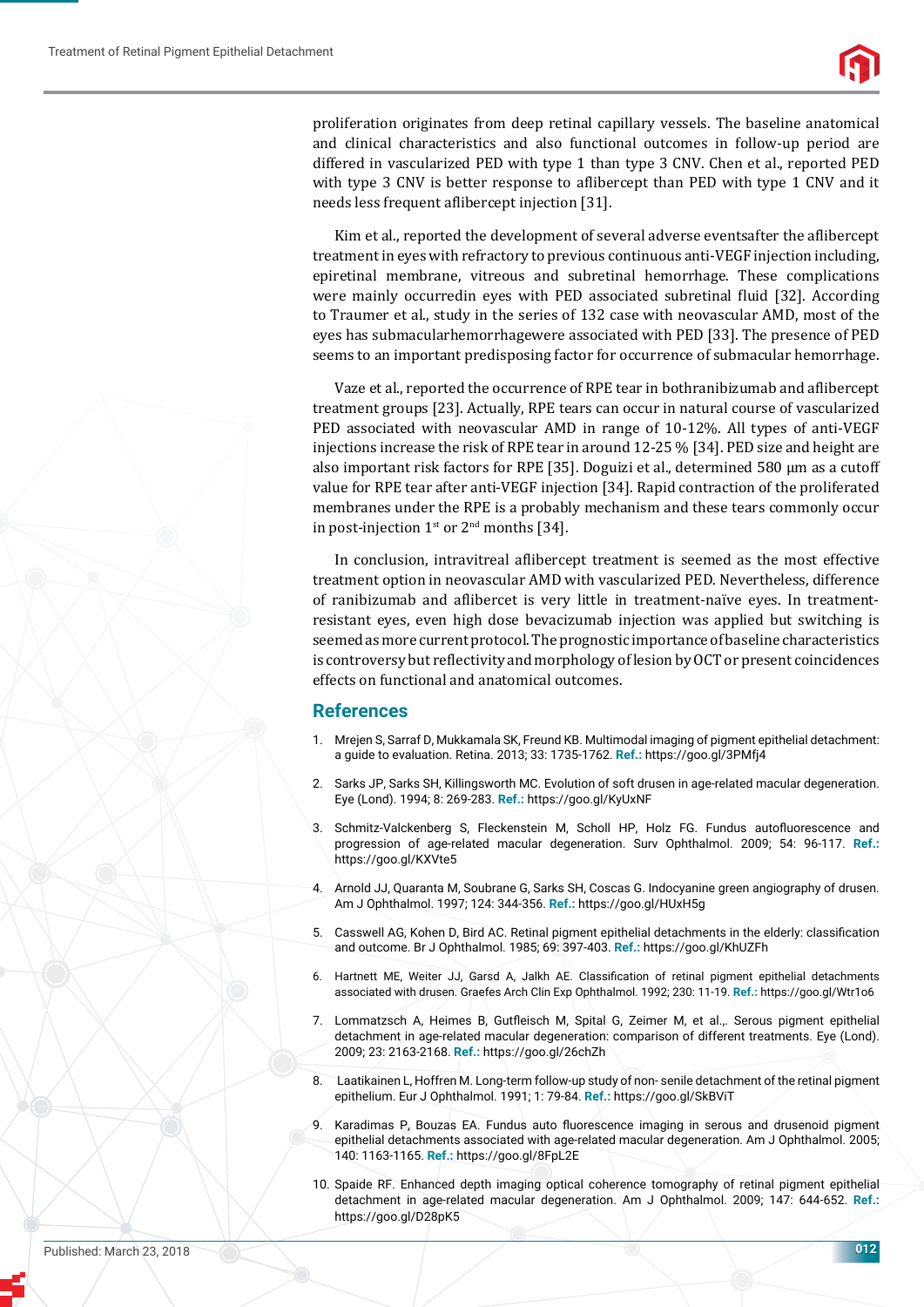

- 11. Subfoveal neovascular lesions age-related macular degeneration. Guidelines for evaluation and treatment in the macular photocoagulation study Group. Arch Ophthalmol. 1991; 109: 1242-1257. **Ref.:** https://goo.gl/eQi13W
- 12. Yannuzzi LA, Slakter JS, Sorenson JA, Guyer DR, Orlock DA. Digital indocyanine green videoangiography and choroidal neovascularization. Retina.1992; 12: 191-223. **Ref.:** https://goo.gl/YUCeuh
- 13. Gass JD. Drusen and disciform macular detachment and degeneration. Arch Ophthalmol.1973; 90: 206-217. **Ref.:** https://goo.gl/pTuYBs
- 14. Chang LK, Flaxel CJ, Lauer AK, Sarraf D. RPE tears after pegaptanib treatment in age-related macular degeneration. Retina. 2007; 27: 857-863. **Ref.:** https://goo.gl/jd1oRd
- 15. Lam D, Semoun O, Blanco-Garavito R, Jung C, Nguyen DT, et al.,. Wrinkled vascularized retinal pigment epithelium detachment prognosis after intravitreal anti-VEGF therapy. Retina. 2017. **Ref.:** https://goo.gl/fccRT5
- 16. Baba T, Kitahashi M, Kubota-Taniai M, Oshitari T, Yamamoto S. Two-year course of subfoveal pigment epithelial detachment in eyes with age-related macular degeneration and visual acuity better than 20/40. Ophthalmologica. 2012; 228: 102-109. **Ref.:** https://goo.gl/pTohtv
- 17. Brancato R, Introini U, Bolognesi G, Pacelli G, Trabucchi G, et al.,. ICGA-guided laser photocoagulation of occult choroidal neovascularization in age-related macular degeneration. Indocyanine green angiography. Retina. 2000; 20: 134-142. **Ref.:** https://goo.gl/66A4Zw
- 18. Yüksel H, Türkcü FM, Sahin A, Sahin M, Cinar Y, et al.,.One year results of anti-VEGF treatment in pigment epithelial detachment secondary to macular degeneration. Arq Bras Oftalmol. 2013; 76: 209-211. **Ref.:** https://goo.gl/cZewgP
- 19. Ach T, Hoeh AE, Ruppenstein M, Kretz FT, Dithmar S. Intravitreal bevacizumab in vascular pigment epithelium detachment as a result of subfoveal occult choroidal neovascularization in age-related macular degeneration. Retina. 2010; 30: 1420-1425. **Ref.:** https://goo.gl/ZDXuuq
- 20. Lee DK, Kim SH, You YS, Kwon OW. High Dose Intravitreal Bevacizumab for Refractory Pigment Epithelial Detachment in Age-related Macular Degeneration. Korean J Ophthalmol. 2016; 30: 265- 271. **Ref.:** https://goo.gl/rDrx7e
- 21. Chevreaud O, Oubraham H, Cohen SY, Jung C, Blanco-Garavito R, et al.,. Ranibizumab for vascularized pigment epithelial detachment: 1-year anatomic and functional results. Graefes Arch Clin Exp Ophthalmol. 2017; 255: 743-751. **Ref.:** https://goo.gl/4fJCBL
- 22. Heier JS, Brown DM, Chong V, Korobelnik JF, Kaiser PK, et al.,. Intravitreal aflibercept (VEGF trap-eye) in wet age-related macular degeneration. Ophthalmology. 2012; 119: 2537-2548. **Ref.:** https://goo.gl/c8ibsz
- 23. Vaze A, Nguyen V, Daien V, Arnold JJ, Young SH, et al.,. Ranibizumab and aflibercept for the treatment of pigment epithelial detachment in neovascular age-related macular degeneration: Data from an Observational Study. Retina. 2017. **Ref.:** https://goo.gl/CbU1hP
- 24. Balaskas K, Karampelas M, Horani M, Hotu O, Keane P, et al.,. Quantitative analysis of pigment epithelial detachment response to different anti-vascular endothelial growth factor agents in wet age-related macular degeneration. Retina. 2017; 37: 1297-1304. **Ref.:** https://goo.gl/gGCLwD
- 25. Kumar N, Marsiglia M, Mrejen S, Fung AT, Slakter J, et al.,. Visual and anatomical outcomes of intravitreal aflibercept in eyes with persistent sub-foveal fluid despite previous treatments with ranibizumab in patients with neovascula rage-related macular degeneration. Retina. 2013; 33: 1605- 1612. **Ref.:** https://goo.gl/1YiS5U
- 26. Chan CK, Jain A, Sadda S, Varshney N. Optical coherence tomographic and visual results at six months after transitioning to aflibercept for patients on prior ranibizumab or bevacizumab treatment for exudative age-relatedmacular degeneration (an AmericanOphthalmologicalSocietythesis). Trans Am Ophthalmol Soc. 2014; 112: 160-198. **Ref.:** https://goo.gl/he65fj
- 27. deMassougnes S, Dirani A, Mantel I. Good visual outcome at 1 year in neovascular age-related macular degeneration with pigment epithelium detachment: Factors Influencing the Treatment Response. Retina. 2018. 38: 717-724. **Ref.:** https://goo.gl/yCFMw7
- 28. Broadhead GK, Hong T, Zhu M, Li H, Schlub TE. Response of pigment epithelial detachments to intravitreal aflibercept among patients with treatment-resistant neovascular age-related macular degeneration. Retina. 2015; 35: 975-981. **Ref.:** https://goo.gl/ejVYW2
- 29. He L, Silva RA, Moshfeghi DM, Blumenkranz MS, Leng T. Aflibercept for the treatment of retinal pigment epithelial detachments. Retina. 2016; 36: 492-498. **Ref.:** https://goo.gl/TsWakB